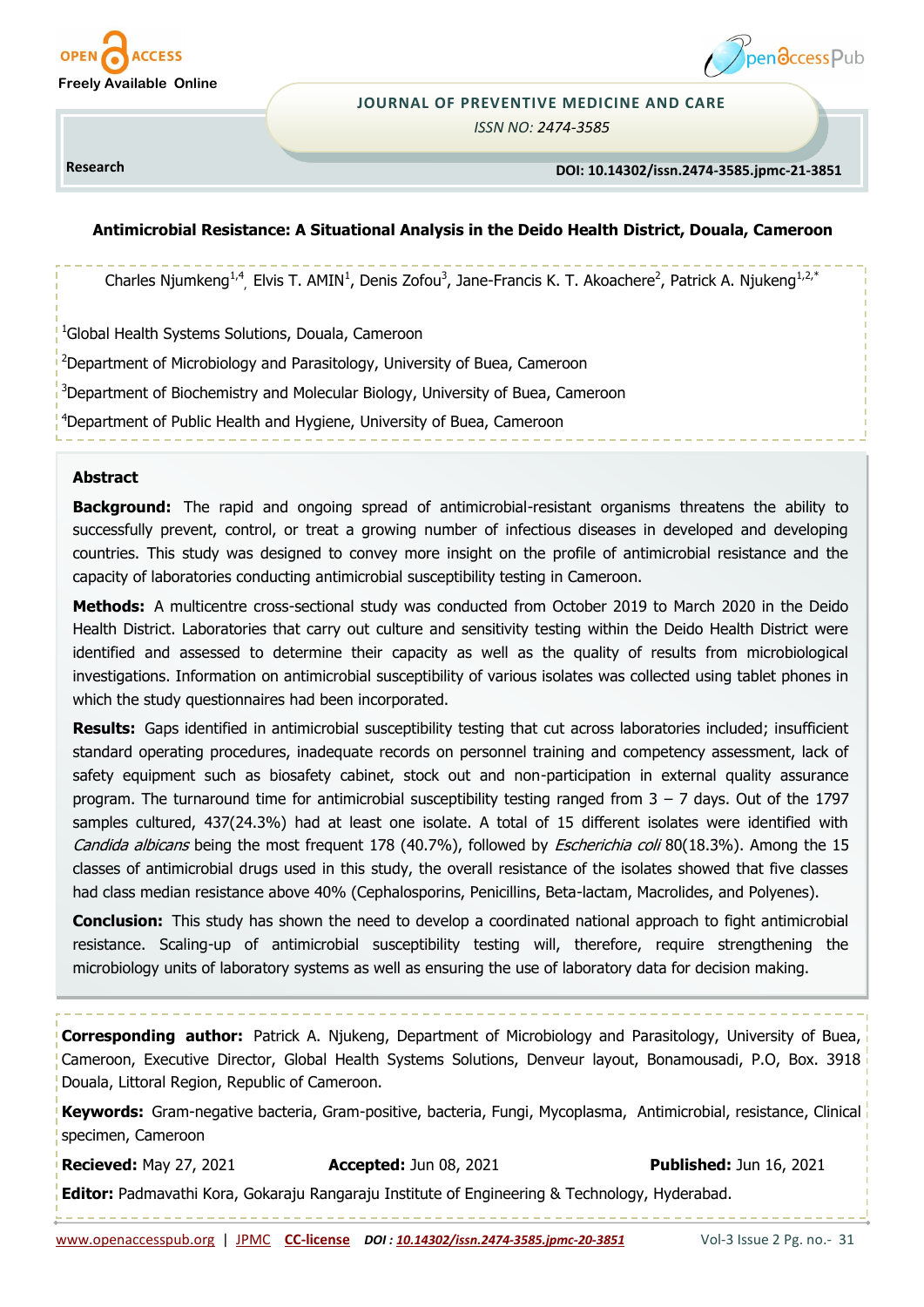



## **Introduction**

Antimicrobial resistance is a major public health problem. The rapid and ongoing spread of antimicrobialresistant organisms threatens the ability to successfully prevent, control, or treat a growing number of infectious diseases in developed and developing countries [1,2]. Studies have projected that if the current trend continues, by 2050 an estimated 10 million deaths will occur annually as a result of antimicrobial resistance (AMR) [3–5].

WHO underscored in the global action plan the need to continue to raise awareness of AMR through research, surveillance, and monitoring in different countries [6–8]. This is critical for the AMR response system as it: provides data on antimicrobial resistance rate, information to guide clinicians as well as a platform from which AMR reduction strategy can build on [6,9].

The impact of AMR is already overwhelming on several health systems worldwide. In the USA, AMR is estimated to be responsible for more than 2 million of infectious diseases and accounts for about 23,000 annual deaths [10]. Understanding the real situation in Africa has been challenging due to the limited availability of data at the country level [11,12]. The unavailability of data presents significant challenges in the fight against AMR as it creates gaps in the effective surveillance of AMR, standardization of methodologies, and effective data sharing [11,13,14]. The existence of gaps in public health information on AMR is more worrisome given that alteration in resistance mechanisms, the emergence of new resistance, and multidrug-resistant pathogens can only be detected through continuous information gathering. It is, therefore, very certain that the fight against AMR should be founded on the field realities given that accurate data is highly dependent on quality-assured microbiology laboratories [13,15].

Studies on antimicrobial resistance in different parts of Cameroon indicate that antimicrobial drugs top the list of commonly prescribed drugs in hospitals following the high burden of infectious diseases [16,17]. Mindful of the fact that their use has been identified as an important factor for developing and propagating resistance [18], it is important to update the situation of the resistance profile over time to better inform decision-makers. This study was designed to convey more insight on the profile of AMR resistance and the capacity of laboratories conducting antimicrobial susceptibility testing in Cameroon.

## **Methods**

## Study Design and Study population

This was a multicentre cross-sectional study conducted from October 2019 to March 2020 in the Deido Health District. Laboratories that carry out culture and antimicrobial susceptibility testing (AST) within the Deido Health District were identified and assessed to determine their capacity as well as the quality of results from microbiological investigations using the Modified WHO Antimicrobial Resistance Surveillance Questionnaire [16] and Stepwise Laboratory Quality Improvement Process Towards Accreditation (SLIPTA) Checklist [19].

The laboratory staff working on the microbiology bench were trained on how to collect information using a structured questionnaire incorporated in tablet phones. Information on antimicrobial susceptibility of various isolates was collected using tablet phones in which the study questionnaires had been incorporated.

Participants included in this study were individuals of all ages and sex who visited any of the three (Deido District Hospital, St Padre Pio Hospital and Daniel Muna Memorial Clinic) main hospitals in the Deido Health District for culture and sensitivity tests between October 2019 and March 2020.

## Antimicrobial Susceptibility Testing

Antimicrobial susceptibility of the isolates was determined using the disc diffusion technique on Mueller Hinton agar for bacteria isolates and Sabouraud dextrose agar for fungi isolates as described in the guidelines of the Clinical and Laboratory Standard Institute (CLSI) and the European Committee on Antimicrobial Susceptibility Testing (EUCAST) breakpoints[20,21]

After inoculating the isolates and placing the antimicrobial discs, the plates were incubated for 24h against Staphylococcus isolates and 16–18h for other isolates. The diameters of the zones of complete inhibition (as qualified with the eye) were measured, the diameter of the antimicrobial disk was also measured.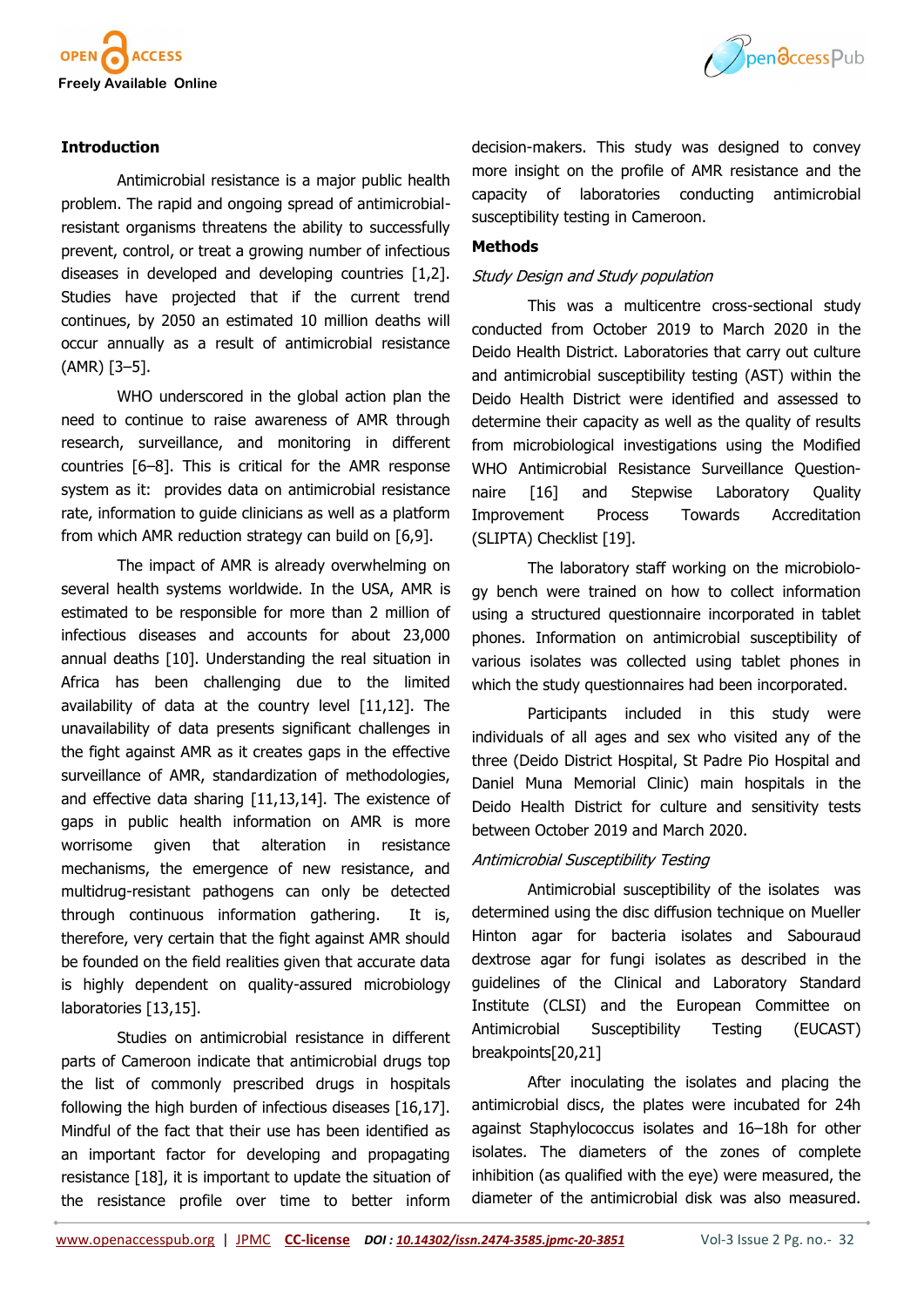

The measured diameter was compared to the critical values of each antimicrobial disc to determine whether the target isolate was sensitive, resistant or intermediate. Mindful of the difficulty in obtaining commercial control strains in the country to be used for daily routine, the laboratories had established in house controls that are derived from commercial controls. Control tests were performed with *Staphylococcus* aureus and E. coli in house derived strains.

For mycoplasma susceptibility testing, the specimen was inoculated into the Mycoplasma Susceptibility kit (Autobio Diagnostics Co.,Ltd., Zhengzhou, China) within an hour as described by the manufacturer's guidelines. If there is a growth, Urealpasma urealyticum and Mycoplasma hominis metabolizes urea and arginine, respectively. This changes the colour of the culture medium (from yellow to red). The kit was incubated at 37˚C for 48 h after which susceptibility or resistance bacterial were determined with the aid guidelines of Clinical and Laboratory Standards Institute.

### Data Collection

Data on the laboratory capacity and quality of culture and antimicrobial susceptibility testing was collected with the modified WHO Antimicrobial Resistance Surveillance Questionnaire and the SLIPTA Checklist. A structured questionnaire was used to collect demographic information, patient history concerning the usage of antimicrobials. Furthermore, the questionnaire was also designed to capture information on the type of specimen that was cultured, the isolate, and the drugs to which the microbe was resistant as well as the turnaround time for culture and antimicrobial susceptibility testing. Since the questionnaire was incorporated into a tablet phone, an email address was created which was used for weekly backup of the data set.

## Data Analysis

Data was collected with a questionnaire designed using Epi Info Data software. The data set was exported from Epi Info to excel spreadsheet. Missing variables or discrepancies in data were corrected from the medical records of patient. The data was then exported and analyzed using SPSS version 20 (IBM, Chicago, IL). Descriptive statistics such as the number of



## Ethical Considerations

Ethical approval was obtained from the Faculty of Health Sciences Institutional review board of the University of Buea (N0: 2019/941-01/UB.SG.IRB.FHS). Administrative authorization was obtained from the Littoral Regional Delegation of Public Health and the Deido Health District. Written consent was obtained from the participants after the purpose of the study was orally explained to them. Since the questionnaire was incorporated into the tablet phones, passwords were given for each tablet to avoid unauthorized accessto the database

## **Results**

## Laboratory Antimicrobial Susceptibility Testing Capacity

From the audit results using WHO Antimicrobial Resistance Surveillance and SLIPTA checklist, the methods in use for culture, identification, and antimicrobial susceptibility testing in the laboratories were kit-based (only for mycoplasma) and conventional methods. With respect to personnel, the laboratories were headed by qualified microbiologists and Quality Assurance Officers were present in all the laboratories. The laboratories reported not to be using control strains but they had established in-house quality control isolates. All the laboratories had a backup system for power. The laboratories were using either the "CLSI or the EUCAST" guide for the interpretation of AST.

On the other hand, gaps identified which cut across the three laboratories included; insufficient standard operating procedures, inadequate records on personnel training and competency assessment, lack of safety equipment such as biosafety cabinet, stock out, non-participation in external quality assurance programs, and audits were not regularly performed. The study findings also showed that there are no structures

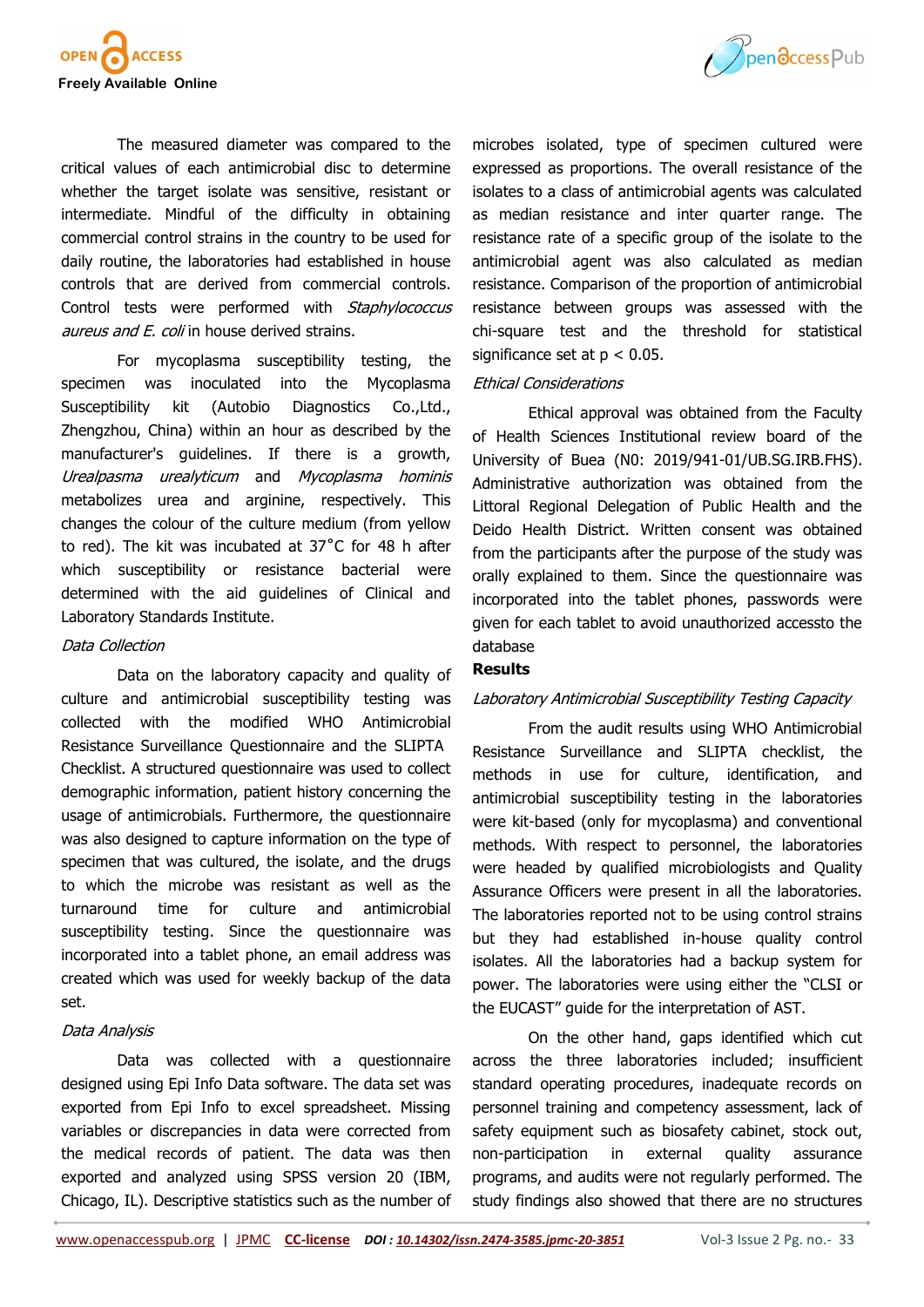

Ppendccess Pub

in place to oversee AMR activities in the facilities and at district levels, hence non-utilization of laboratory AST data to inform authorities. Another gap that cut across these laboratories was the non-usage of quality indicators to measure performance.

## Characteristics of the Study Population

A total of 1797 samples were cultured in the three laboratories during the study period among which, 424 (23.6%) were female samples. The samples were collected from individuals aged 1 to 94 years, with a mean age of 19.84 years (SD 14.9). The majority of the participants 1199 (66.7) were within the age group  $20 - 40$  years. Most of the specimens cultured were, urine 731(40.7%) follow by vagina smear 642(35.7%) while the CSF was 2(0.1%). It took the laboratories 3 to 7 days to give out culture and susceptibility testing results. It is important to note that 1164(64.7%) of results were given within 3 working days while 16(0.9%) took more than 5 days (Table 1).

Out of the 1797 samples cultured, 437(24.3) had at least one isolate. A total of 15 different isolates were identified with *Candida albicans* being the most frequent 178 (40.7%), mainly isolated from virginal smears followed by *Escherichia coli* 80 (18.3%) isolated predominantly from urine cultures. Only one Neisseria gonorrhoeae was isolated from a urethra smear during the study period. Overall the greatest number of isolates was from virginal smears 198 (45.3%) followed by urine 116 (26.5%) and stool 81(18.5%) (Table 2).

### Overall Antimicrobial Resistance in the Study Population

Among the 15 classes of antimicrobial drugs used in this study, the overall resistance of the isolates showed that 5 classes had class median resistance above 40% (Cephalosporins, Penicillins, Beta-lactam, Macrolides and Polyenes). Polyenes had the highest median resistance with Amphotericin B having an overall resistance rate of 89.6 (81.7 – 94.9). The median resistance for Beta-lactam 62.2% with oxacillin being the most resistant in the group 73.0% (95% CI  $60.3 - 83.4$ ). On the other hand, the least resistance was observed among the aminoglycosides with a class median of 12.8% with amikacin having the lowest resistance in the group  $(6.5\% , 95\% \text{ CI } 0.8 - 21.4)$ (Table 3).

different antimicrobials tested against, coagulasenegative Staphylococcus (CoNS), Streptococcus spp., Pseudomonas aeruginosa and Serratia liquefaciens had median resistance rate ≥50%. The highest median resistance rate was observed for Pseudomonas aeruginosa with a median resistance rate of 71.0% (IQR,  $45.6 - 89.5$ ). The least overall resistance was observed among Citrobacter isolates 17.0% (IQR 0.0 – 61.8), followed by *Ureaplasma urealyticum* and Klebsiella species each with a median resistance rate of 33.0% (Table 4).

# Resistance Rates of Gram-Positive Bacteria to Antimicrobials

Among the cephalosporins, cefixime showed 100% resistance to Staphylococcus aureus and CoNS while cefuroxime showed no resistance to these two groups of bacterial. Among penicillins, ampicillin showed a resistance rate of at least 50% to all gram-positive isolates while cloxacillin (9.1%), amoxicillin-clavulanic acid (33.3%) piperacillin (21.4%) and amoxicillin (11.1%) were the resistance to Staphylococcus aureus, CoNS, Enterococcus spp and Streptococcus respectively. Among the Beta-lactam, Staphylococcus aureus and Enterococcus spp showed 100% resistance to oxacillin. With respect to the Quinolones, Staphylococcus aureus, Enterococcus spp, and Streptococcus showed 100% resistance to nalidixic acid while perfloxacin was the least resistant to Staphylococcus aureus, and Streptococcus with a resistance of 11.1% and 28.6% respectively. Streptococcus also had 100% resistance to ciprofloxacin. Most of the tetracyclines showed 100% resistance.

Generally, among the 10 classes of drugs tested against the gram-positive bacteria in the study, only clarithromycin (a quinolone) and rifampicin (an antimycobacterial) showed resistance rate with a significant difference across the different category of gram-positive bacteria ( p-value 0.044 and 0.0001 respectively) (Table 5)

## Resistance Rates of Gram-Negative Bacteria to **Antimicrobials**

Escherichia coli showed high resistance of above 70% to ampicillin, amoxicillin-clavulanic acid, oxacillin, nalidixic acid, vancomycin, and trimethoprim while it was least resistant to netilmicin (4.2%) followed by

For the resistance of the various isolates to the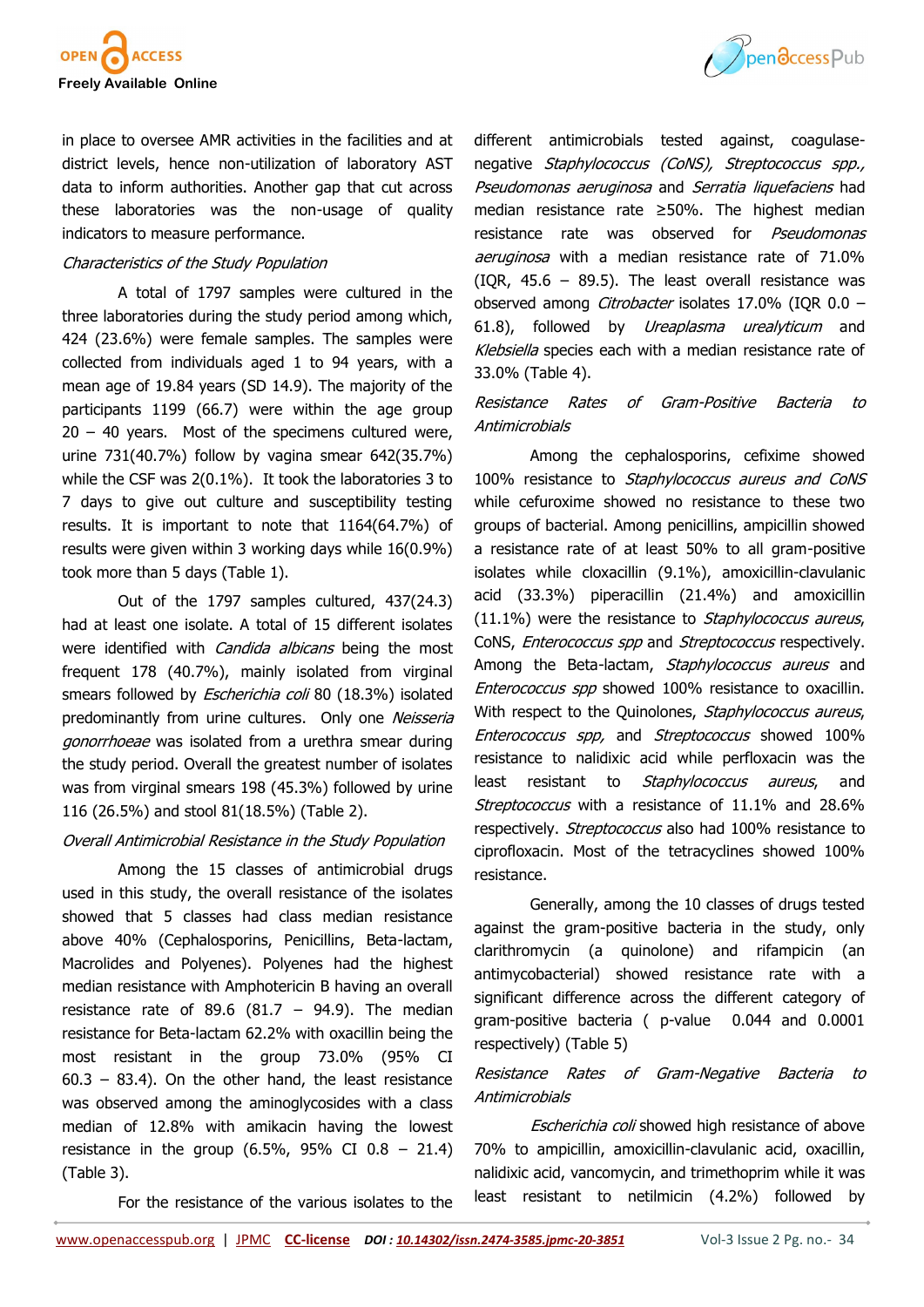



| in Deido Health District    | Table 1. Description of the study participants according to sex, age, and specimen and turnaround time |                   |
|-----------------------------|--------------------------------------------------------------------------------------------------------|-------------------|
|                             |                                                                                                        | Frequent (%)      |
| Variable                    | Category                                                                                               | $N = 1797$        |
|                             | Male                                                                                                   | 424(23.6)         |
| Sex                         | Female                                                                                                 | 1,373(76.4)       |
|                             | < 5                                                                                                    | 92(5.1)           |
|                             | $5 - 10$                                                                                               | 88(4.9)           |
|                             | $11 - 19$                                                                                              | 126 (7.0)         |
|                             | $20 - 40$                                                                                              | 1199 (66.7)       |
|                             | $41 - 60$                                                                                              | 205(11.4)         |
|                             | $>60$                                                                                                  | 87(4.8)           |
|                             | Mean                                                                                                   | 29.84 (SD, 14.9,) |
|                             | Range                                                                                                  | 94                |
|                             | <b>US</b>                                                                                              | 55(3.1)           |
|                             | <b>VS</b>                                                                                              | 642(35.7)         |
|                             | Urine                                                                                                  | 731(40.7)         |
|                             | Stool                                                                                                  | 301(16.8)         |
| Specimen                    | Semen                                                                                                  | 11(0.6)           |
|                             | Wound                                                                                                  | 20(1.1)           |
|                             | <b>CSF</b>                                                                                             | 2(0.1)            |
|                             | Vulva                                                                                                  | 24(1.3)           |
|                             | Others body fluid                                                                                      | 11(0.6)           |
|                             | 3days                                                                                                  | 1164(64.7)        |
|                             | 4-5day                                                                                                 | 617(34.3)         |
| Duration of Culture results | >5days                                                                                                 | 16(0.9)           |
|                             | Mean                                                                                                   | 3.54 (SD 0.8)     |
|                             | Range                                                                                                  | $3 - 7$           |
|                             |                                                                                                        |                   |

US: Urethra smear, VS: Vagina Smear, CSF: Cerebrospinal Fluid, SD: standard Deviation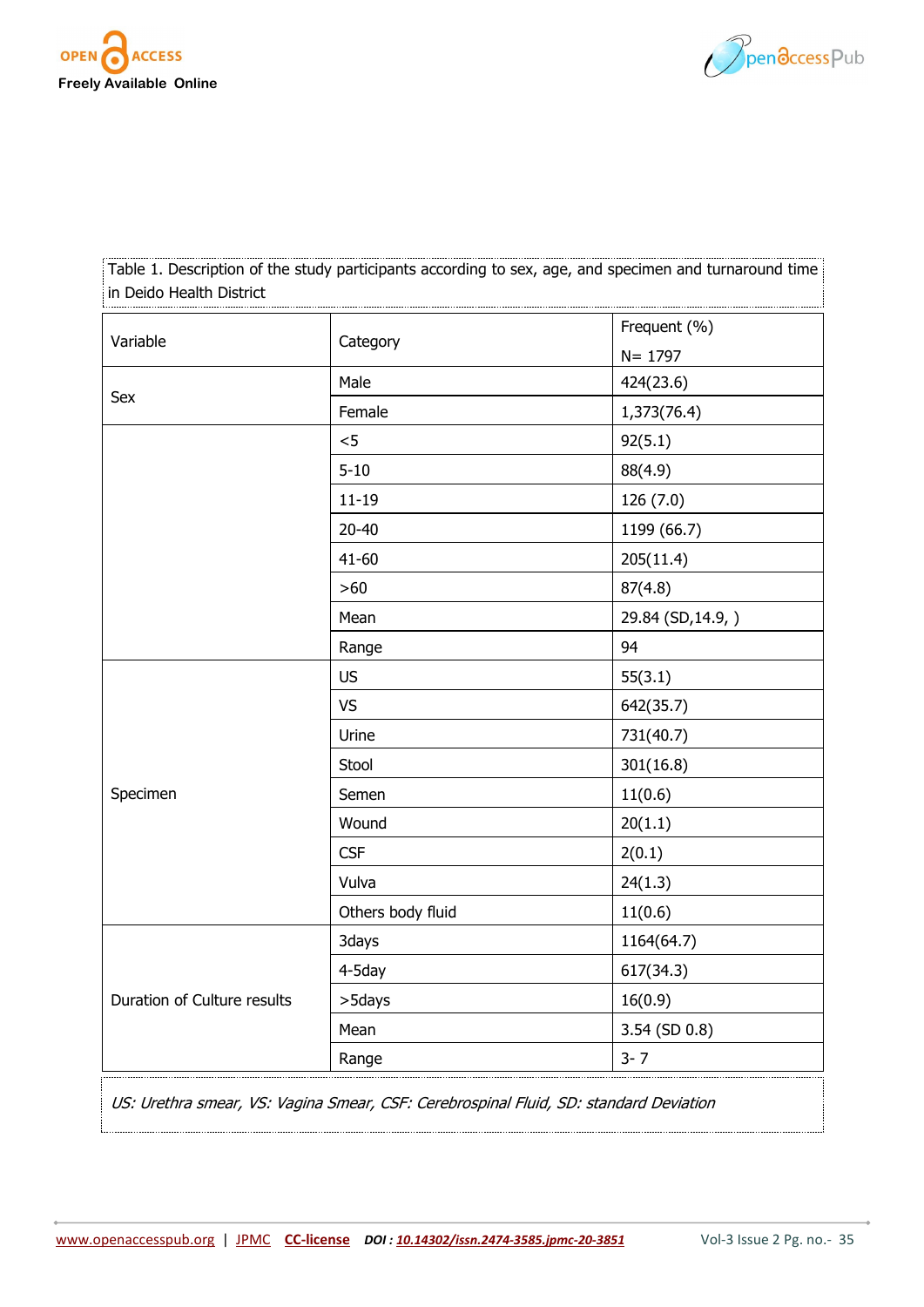



| Table 2. Distribution of Clinical specimen and isolated pathogens in the Deido Health District |                            |                                                                                                         |  |  |
|------------------------------------------------------------------------------------------------|----------------------------|---------------------------------------------------------------------------------------------------------|--|--|
| Isolate                                                                                        | Frequency (%)<br>$N = 437$ | Specimen                                                                                                |  |  |
| Staphylococcus aureus                                                                          | 26(5.9)                    | US (8), VS (5), Urine (9), Semen (1),<br>Wound (3)                                                      |  |  |
| Enterococcus spp.                                                                              | 10(2.3)                    | Urine $(10)$                                                                                            |  |  |
| Enterobacter spp                                                                               | 11(2.5)                    | Vulva (1), wound (2) Urine (4) VS (4),                                                                  |  |  |
| Neisseria gonorrhoeae                                                                          | 1(.2)                      | US(1)                                                                                                   |  |  |
| Escherichia coli                                                                               | 80(18.3)                   | VS (17), wound (2) Urine (58) Stool (1),<br>Vulva $(1)$ ,                                               |  |  |
| Klebsiella spp.                                                                                | 22(5.0)                    | VS (8), Urine (14)                                                                                      |  |  |
| Salmonella spp.                                                                                | 2(.5)                      | Stool (2)                                                                                               |  |  |
| Pseudomonas aeruginosa                                                                         | 8(1.8)                     | Urine (2), Wound (6)                                                                                    |  |  |
| Ureaplasma urealyticum                                                                         | 16(3.7)                    | VS (13), US (2) Semen (1)                                                                               |  |  |
| Mycoplasmas hominis                                                                            | 24(5.5)                    | VS (4), US (19) Urine (1)                                                                               |  |  |
| Serratia liquefaciens                                                                          | 12(2.7)                    | VS (1), wound (1) Urine (9), Other body<br>fluid $(1)$ ,                                                |  |  |
| Citrobacter                                                                                    | 11(2.5)                    | VS (6), Urine (5)                                                                                       |  |  |
| Stretococcus                                                                                   | 12(2.7)                    | VS (1), US (1) Semen (1) Urine (1)                                                                      |  |  |
| CoNS                                                                                           | 24(5.5)                    | VS (19), US (1) Semen (1) Urine (3)                                                                     |  |  |
| Candida albicans                                                                               | 178(40.7)                  | VS (97), Stool (79), Vulva (2),                                                                         |  |  |
| Total                                                                                          | 437(100.0)                 | VS (198), US (17), Urine (116), Stool<br>(81), Semen (5), Wound (12), Valve (5)<br>other body fluid (1) |  |  |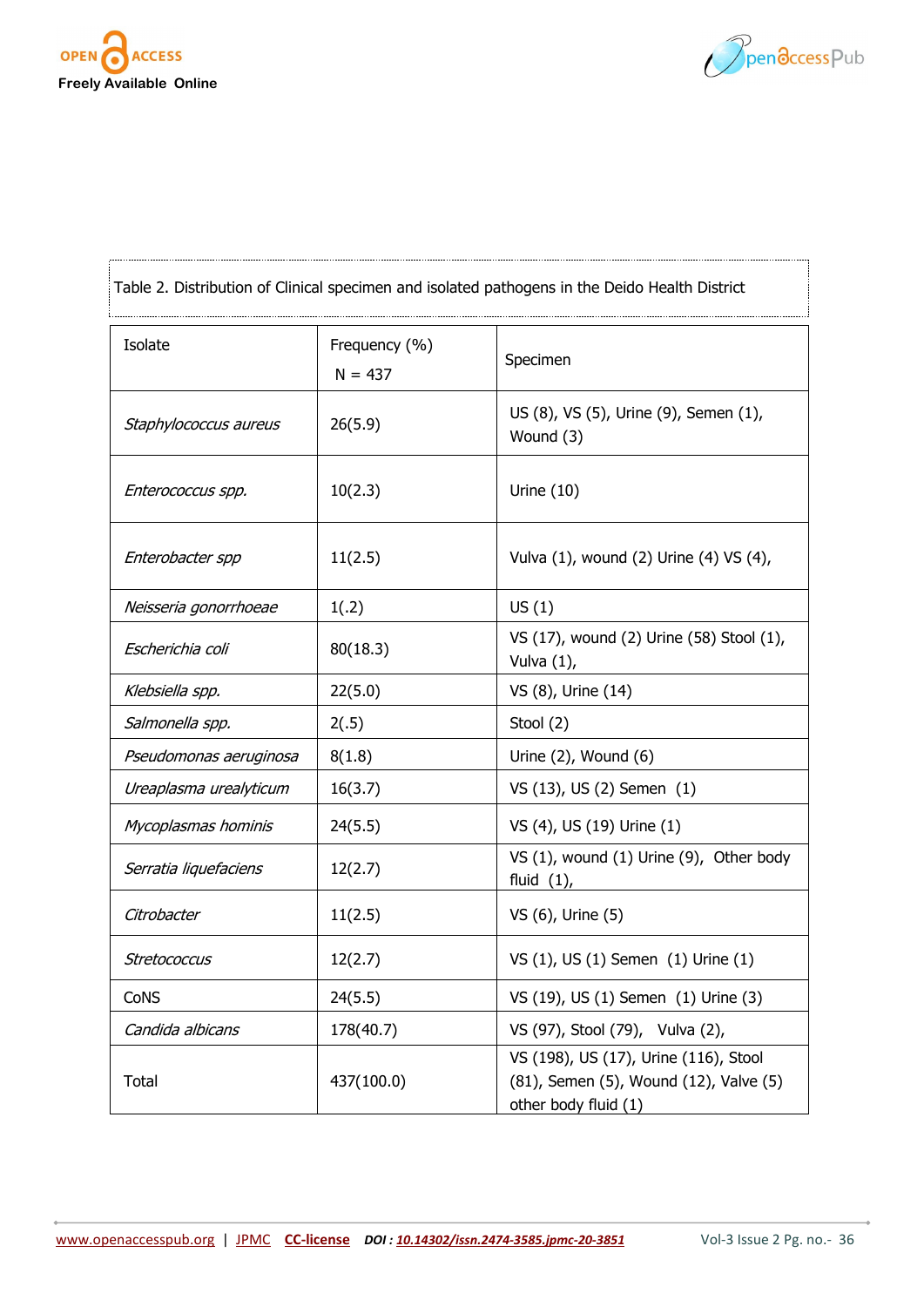



|                            | Table 3. Overall activity of antimicrobial to the isolates in the study Deido Health District |                      |                                                                                                                                                                                                                                                       |  |
|----------------------------|-----------------------------------------------------------------------------------------------|----------------------|-------------------------------------------------------------------------------------------------------------------------------------------------------------------------------------------------------------------------------------------------------|--|
| <b>Antimicrobial Class</b> | Antimicrobial                                                                                 | Resistance (95%CI)   | Class Median Resistance<br>(IQR)                                                                                                                                                                                                                      |  |
|                            | Cefuroxime                                                                                    | $50.0 (23.0 - 77.0)$ |                                                                                                                                                                                                                                                       |  |
|                            | Cefotaxime                                                                                    | $50.6(39.1 - 62.1)$  |                                                                                                                                                                                                                                                       |  |
| Cephalosporins             | Ceftazidime                                                                                   | $50.8(37.5 - 64.1)$  | $51(40-53)$                                                                                                                                                                                                                                           |  |
|                            | Ceftriaxone                                                                                   | $30.1(20.5 - 41.2)$  |                                                                                                                                                                                                                                                       |  |
|                            | Cefixime                                                                                      | $54.7(41.7 - 67.2)$  |                                                                                                                                                                                                                                                       |  |
|                            | Amoxicillin                                                                                   | $37.5(24.9 - 51.5)$  |                                                                                                                                                                                                                                                       |  |
|                            | Ampicllin                                                                                     | $65.7(55.6 - 74.8)$  |                                                                                                                                                                                                                                                       |  |
| Penicillins                | Piperacillin                                                                                  | $40.5(29.6 - 52.1)$  | 49(39-68)                                                                                                                                                                                                                                             |  |
|                            | Cloxacillin                                                                                   | $48.6(36.4 - 60.8)$  |                                                                                                                                                                                                                                                       |  |
|                            | Amoxiclav                                                                                     | $71.0(61.5 - 79.4)$  |                                                                                                                                                                                                                                                       |  |
|                            | Aztreonam                                                                                     | $51.4 (34.0 - 68.6)$ |                                                                                                                                                                                                                                                       |  |
| Beta-lactam                | oxacillin                                                                                     | $73.0(60.3 - 83.4)$  |                                                                                                                                                                                                                                                       |  |
|                            | Ciprofloxacin                                                                                 | $37.7(26.3 - 50.2)$  | 62.2<br>39(36.8-49.3)<br>$42(33 - 52)$<br>$12.8($ ð)<br>$\blacksquare$<br>27.1<br>$\blacksquare$<br>$\blacksquare$<br>$\overline{\phantom{a}}$<br>$\overline{\phantom{a}}$<br>$31(16 - 62)$<br>79.2 (ð)<br>$\overline{\phantom{a}}$<br>$\blacksquare$ |  |
|                            | Norfloxacin                                                                                   | $39.2(25.8 - 53.9)$  |                                                                                                                                                                                                                                                       |  |
|                            | Ofloxacin                                                                                     | $55.9(45.2 - 66.2)$  |                                                                                                                                                                                                                                                       |  |
| Quinolones                 | Nalidixic acid                                                                                | $42.9(24.5 - 62.8)$  |                                                                                                                                                                                                                                                       |  |
|                            | Levofloxacin                                                                                  | $32.0(19 - 46.7)$    |                                                                                                                                                                                                                                                       |  |
|                            | Perfloxacin                                                                                   | $33.3(23.2 - 44.7)$  |                                                                                                                                                                                                                                                       |  |
|                            | Josamycin                                                                                     | $31.6(12.6 - 56.6)$  |                                                                                                                                                                                                                                                       |  |
|                            | Erythromycin                                                                                  | $33.9(22.1 - 47.4)$  |                                                                                                                                                                                                                                                       |  |
| Macrolides                 | Clarithromycin                                                                                | $42.2(29.9 - 55.2)$  |                                                                                                                                                                                                                                                       |  |
|                            | Roxithromycin                                                                                 | $57.9(33.5 - 79.7)$  |                                                                                                                                                                                                                                                       |  |
|                            | Azithromycin                                                                                  | $62.1(42.3 - 79.3)$  |                                                                                                                                                                                                                                                       |  |
|                            | Gentamicin                                                                                    | $17.6(10.4 - 27.0)$  |                                                                                                                                                                                                                                                       |  |
| Aminoglycosides            | Amikacin                                                                                      | $6.5(0.8 - 21.4)$    |                                                                                                                                                                                                                                                       |  |
|                            | Netilmicin                                                                                    | $12.8(6.8 - 21.2)$   |                                                                                                                                                                                                                                                       |  |
| Glycopeptide               | Vacomycin                                                                                     | $48.4(30.2 - 66.9)$  |                                                                                                                                                                                                                                                       |  |
|                            | Tetracycline                                                                                  | $31.3(11.0 - 58.7)$  |                                                                                                                                                                                                                                                       |  |
| Tetracyclines              | Doxycycline                                                                                   | $27.1(15.3 - 41.8)$  |                                                                                                                                                                                                                                                       |  |
|                            | Monocycline                                                                                   | 38.5 (23.4 55.4)     |                                                                                                                                                                                                                                                       |  |
| Antifolate                 | Trimethoprim                                                                                  | $75.0(53.3 - 90.2)$  |                                                                                                                                                                                                                                                       |  |
| Nitrofurans                | Nitrofurantoin                                                                                | $49.3 (36.8 - 1.8)$  |                                                                                                                                                                                                                                                       |  |
| Antimycobacterial          | Rifampicin                                                                                    | $59.4 (46.4 - 71.5)$ |                                                                                                                                                                                                                                                       |  |
|                            | Chloramphenicol                                                                               | $23.8(8.2 - 47.2)$   |                                                                                                                                                                                                                                                       |  |
| Antifungals                |                                                                                               |                      |                                                                                                                                                                                                                                                       |  |
|                            | Fluconazole                                                                                   | $56.4(46.2-66.3)$    |                                                                                                                                                                                                                                                       |  |
|                            | Itraconazole                                                                                  | $9.5(1.2 - 30.4)$    |                                                                                                                                                                                                                                                       |  |
|                            | Econazol                                                                                      | $21.5(15.4 - 28.8)$  |                                                                                                                                                                                                                                                       |  |
| Azoles                     | Ketoconazole                                                                                  | $55.8(47.6 - 63.7)$  |                                                                                                                                                                                                                                                       |  |
|                            | Miconazole                                                                                    | $10.4(6.2 - 16.1)$   |                                                                                                                                                                                                                                                       |  |
|                            | Clotrimazole                                                                                  | $41.0(30.0 - 52.7)$  |                                                                                                                                                                                                                                                       |  |
|                            | Nystatin                                                                                      | $68.7(57.6 - 78.4)$  |                                                                                                                                                                                                                                                       |  |
| Polyenes                   | Amphotericin B                                                                                | $89.6 (81.7 - 94.9)$ |                                                                                                                                                                                                                                                       |  |
| Allyl amines               | Terbinafine                                                                                   | $50.0$ (29.1 - 70.9) |                                                                                                                                                                                                                                                       |  |
| Others                     | Grisefulvin                                                                                   | $31.3('6.1 - 50.0)$  |                                                                                                                                                                                                                                                       |  |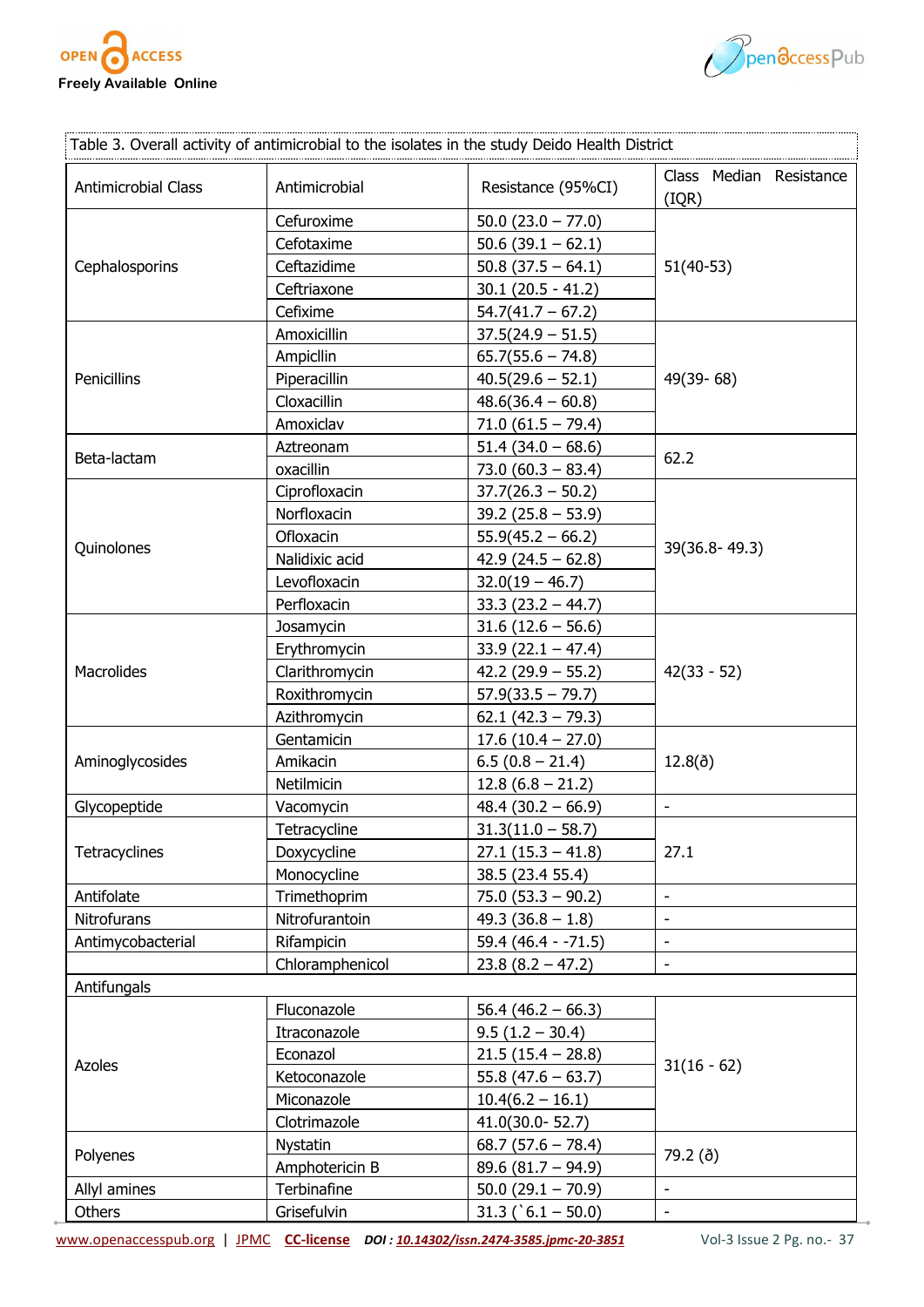![](_page_7_Picture_0.jpeg)

![](_page_7_Picture_1.jpeg)

Table 4. Overall isolates resistance to the various antimicrobials they were tested against in Deido Health District

| Isolate                | Median resistance (IQR) |
|------------------------|-------------------------|
| Staphylococcus aureus  | $41.5(12.8 - 80.0)$     |
| <b>CoNS</b>            | $50(11.0 - 73.0)$       |
| Enterococcus spp.      | $29(0.0 - 57.5)$        |
| Streptococcus spp.     | $61.0(2.75 - 82.3)$     |
| Escherichia coli       | $43.5(29 - 54.8)$       |
| Klebsiella spp.        | 33.0 $(0.0 - 60.0)$     |
| Pseudomonas aeruginosa | $71.0(45.6 - 89.5)$     |
| Serratia liquefaciens  | $50.0(14.0 - 100)$      |
| Citrobacter            | $17.0(0.0 - 61.8)$      |
| Urealpasma urealyticum | $33.0(0.0 - 51.0)$      |
| Mycoplasma hominis     | $40.0(20.3 - 59.0)$     |
| Candida albicans       | $43.50(19.75 - 70.0)$   |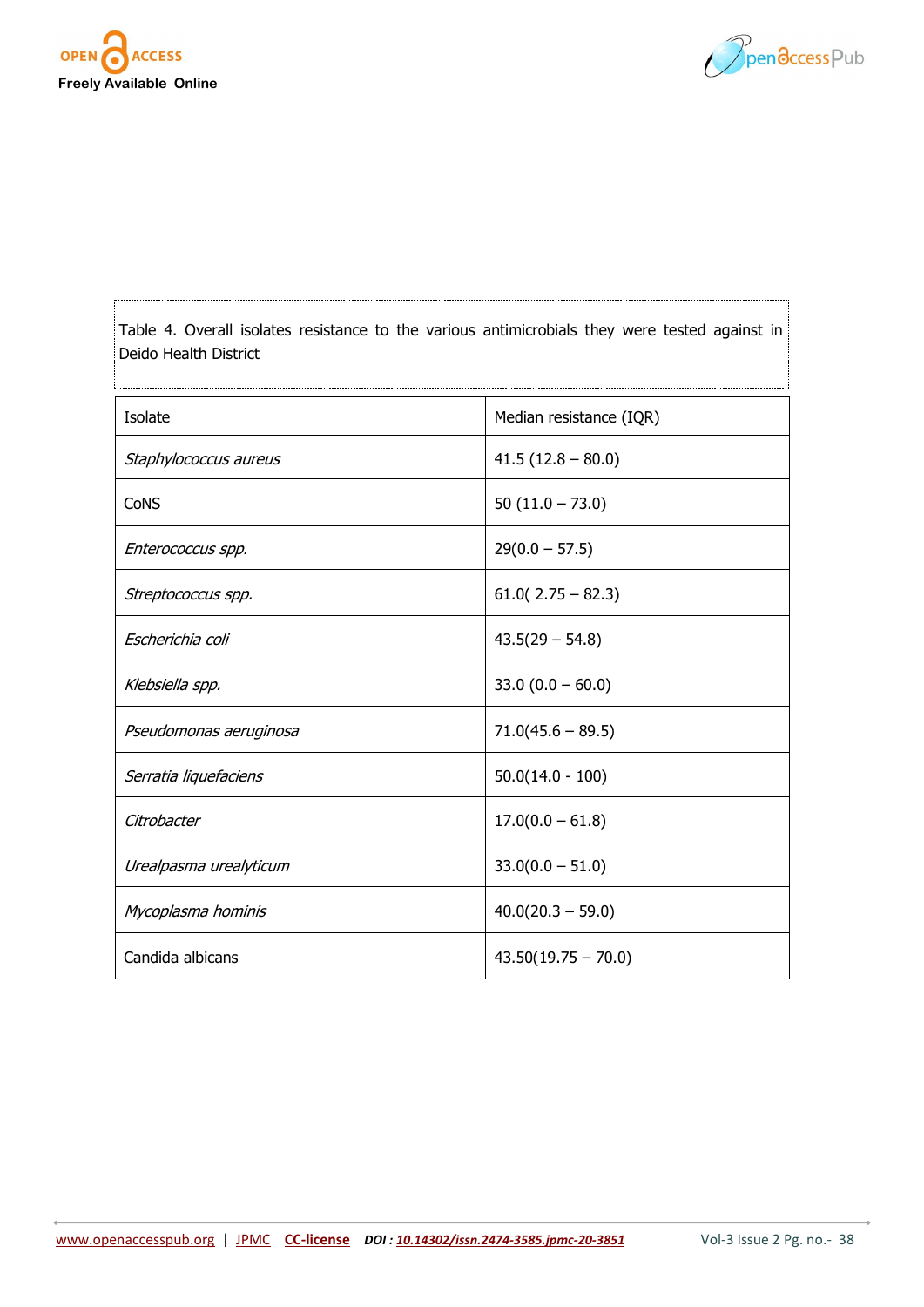![](_page_8_Picture_0.jpeg)

![](_page_8_Picture_1.jpeg)

|                            |                                |                            | Isolated bacteria        |                              |                                  |                          |  |
|----------------------------|--------------------------------|----------------------------|--------------------------|------------------------------|----------------------------------|--------------------------|--|
|                            | Antimicrobial                  | Resistance (%)             |                          |                              |                                  |                          |  |
| <b>Antimicrobial Class</b> |                                | Staphylococ-<br>cus aureus | <b>CoNS</b>              | Enterococcus<br>spp.         | Strepto-<br><b>COCCUS</b><br>spp |                          |  |
|                            | Cefuroxime                     | 0                          | $\mathbf 0$              | $\blacksquare$               |                                  |                          |  |
|                            | Cefotaxime                     | 18.2                       | 66.7                     | $\overline{\phantom{a}}$     |                                  | 0.227                    |  |
| Cephalosporins             | Ceftazidime                    | $\blacksquare$             | $\overline{\phantom{a}}$ | 50                           |                                  |                          |  |
|                            | Ceftriaxone                    | 75                         | 33.3                     | 33.3                         |                                  | 0.510                    |  |
|                            | Cefixime                       | 100                        |                          | 100                          | $\overline{\phantom{a}}$         | $\overline{\phantom{a}}$ |  |
|                            | Amoxicillin                    | 33.3                       |                          | 0                            | 11.1                             | 0.411                    |  |
|                            | Ampicllin                      | 50.0                       | 60.0                     | 50.0                         | 100                              | 0.895                    |  |
|                            | Piperacillin                   | 21.4                       | $\mathbf 0$              | 40                           | $\mathbf 0$                      | 0.234                    |  |
| Penicillin                 | Cloxacillin                    | 9.1                        |                          | 50.0                         | 66.7                             | 0.131                    |  |
|                            | Amoxicillin<br>clavulanic acid | 50.0                       | 33.3                     | 60                           | 60                               | 0.125                    |  |
| Beta-lactam                | Aztreonam                      | 80                         |                          | 66.7                         |                                  | 0.315                    |  |
|                            | oxacillin                      | 100                        | 68.8                     | 100                          | 62.5                             | 0.418                    |  |
|                            | Ciprofloxacin                  | 0                          | 75                       | 0                            | 100                              | 0.282                    |  |
|                            | Norfloxacin                    | 100                        | $\mathbf 0$              | 0                            |                                  |                          |  |
|                            | Ofloxacin                      | 80.0                       | 87.5                     | $\mathbf 0$                  | 83.3                             | 0.071                    |  |
| Quinolones                 | Nalidixic acid                 | 100                        | 73.3                     | 100                          | 100                              |                          |  |
|                            | Levofloxacin                   | $\overline{\phantom{a}}$   | $\mathbf 0$              | $\overline{\phantom{a}}$     | $\overline{\phantom{a}}$         | $\overline{\phantom{a}}$ |  |
|                            | Perfloxacin                    | 11.1                       | 50                       | 0                            | 28.6                             | 0.063                    |  |
|                            | Erythromycin                   | 55.6                       | 35.3                     |                              | 50.0                             | 0.351                    |  |
| Macrolides                 | Clarithromycin                 | 33.3                       | 60.0                     | 0                            | 80                               | 0.044                    |  |
|                            | Azithromycin                   | 100                        | 80.0                     | $\pmb{0}$                    | 100                              | 0.145                    |  |
|                            | Gentamicin                     | 20.0                       | 50                       | 0                            | 66.7                             | 0.199                    |  |
| Aminoglycosides            | Amikacin                       | 50.0                       | 50.0                     | $\mathbf 0$                  | $\overline{\phantom{0}}$         | 0.287                    |  |
|                            | Netilmicin                     | 22.2                       | 11.1                     | 33.3                         | 14.3                             | 0.741                    |  |
| Glycopeptide               | Vacomycin                      | 25                         |                          | $\qquad \qquad \blacksquare$ | $\overline{\phantom{a}}$         |                          |  |
| Tetracyclines              | Tetracycline                   | 10.0                       | 100                      | 0                            | 0                                | 0.348                    |  |
|                            | Doxycycline                    | $\pmb{0}$                  | $\pmb{0}$                | 100                          | $\pmb{0}$                        | 0.122                    |  |
|                            | Monocycline                    |                            |                          |                              |                                  |                          |  |
| Antifolate                 | Trimethoprim                   | $\mathbf 0$                | 35.7                     | $\qquad \qquad \blacksquare$ | $\mathbf 0$                      | 0.298                    |  |
| Nitrofurans                | Nitrofurantoin                 | 57.1                       | 73.3                     | 0.0                          | 62.5                             | 0.133                    |  |
| Antimycobacterial          | Rifampicin                     | 91.7                       |                          | 25.0                         | 0.0                              | 0.00001                  |  |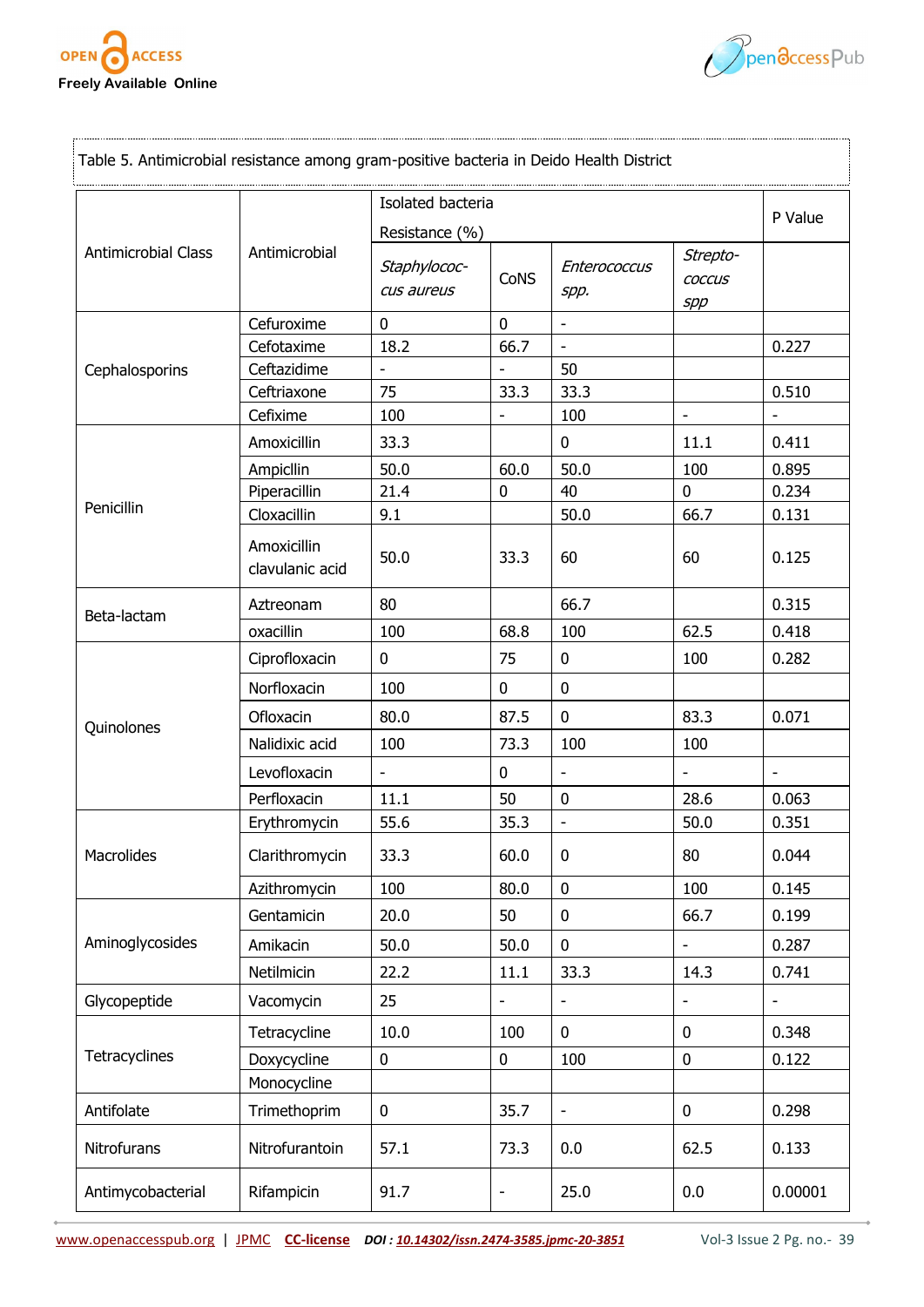![](_page_9_Picture_0.jpeg)

![](_page_9_Picture_1.jpeg)

ceftriaxone and perfloxacin 11.4% and 11.8% respectively. Klebsiella spp was less resistant to netilmicin (5.9%) and pefloxacin (16.7%) while it showed resistance above 70% to cefuroxime, cefotaxime, amoxicillin-clavulanic acid, oxacillin and rifampicin.

Pseudomonas aeruginosa showed high resistance of above 70% to cefuroxime, cefotaxime, cefixime, piperacillin, cloxacillin, amoxicillin-clavulanic acid, oxacillin, ofloxacin, azithromycin, antifolate and chloramphenicol, whereas, its lowest resistance wastto ceftriaxone (20.0%) while it showed no resistance to ampicillin, pefloxacin and amikacin (Table 6).

Serratia liquefaciens resistance to ceftazidime, amoxicillin-clavulanic acid, oxacillin, ofloxacin, nalidixic acid, perfloxacin, trimethoprim, and rifampicin was above 70% while it was not resistant to aztreonam, levofloxacin, gentamicin, amikacin, and nitrofurantoin. Citrobacter showed 100% resistance to trimethoprim, oxacillin, nalidixic acid, and perfloxacin. (Table 6).

### Mycoplasma Resistance to Antimicrobial Drug

For the resistance of *Ureaplasma urealyticum* and Mycoplasma hominis to the various antimicrobials, no statistical significance difference was noted. Ureaplasma urealyticum showed no resistance to oxacillin, perfloxacin, erythromycin, vancomycin, and nitrofurantoin while Mycoplasma hominis showed no resistance to only ciprofloxacin. Ureaplasma urealyticum highest resistance was to Clarithromycin (63.6%) while Mycoplasma hominis showed 100% resistance to trimethoprim (Table 7).

Among the antifungal agents, the highest resistance of *Candida albicans* was observed against Amphotericin B (88.8%). Fluconazole, ketoconazole, and nystatin showed resistance above 50%. Candida albicans showed the least resistance to Miconazole (9.8%) (Fig 1)

### **Discussion**

This study was designed to provide insight on the profile of AMR resistance and the capacity of antimicrobial susceptibility testing laboratories in the Deido Health District. It is worth noting that, the laboratories involved in this study are located within an urban setting were more the 60% of the Cameroon health workforce is concentrated. It has been proven

that Antimicrobial resistance is a great threat in treating infectious diseases and it is increasing the cost of medical care [22,23] However, the lack of information on the situation has been a setback in steaming the fight against this threat. Therefore, understanding the true picture of AMR is very critical and important in a country like Cameroon and other developing countries where there are weak or no systematic guidelines for antibiotic usage.

Quality laboratory diagnosis is paramount for containing and enhancing the appropriate usage of antimicrobials [24,25]. Some of the gaps identify in the laboratory testing included insufficient standard operating procedures, inadequate records on personnel training and competency assessment, lack of safety equipment such as biosafety cabinet, stock out, non-participation in external quality assurance program and audits were not regularly performed. These gaps epitomize the fact that little attention has been put in place to support testing. Funding to support the fight against AMR is insufficient, especially in developing countries. Previous publications have attributed the scarcity information on AMR in the Central Africa Region to lack of established national or regional AMR surveillance systems, inadequate laboratory capacity, insufficient resources, weak infrastructures and insufficient standard operating procedures [3,4].

This study showed that it took at least 3days for a culture result to be released. This can be justified by the fact that the laboratories only use conventional identification and AST techniques. The automated methods and point of care kit that provide faster results are not in use in these laboratories.

The findings in this study indicate that there is a need for more commitment to improving laboratory capacities of hospitals in Cameroon. There have been limited commitment by the Government on health care in Cameroon over the past years with only 4.7% of the national GDP currently allocated to health care with just about 8% of this budget allocated to improving health infrastructure and laboratory capacity [26].

In this study, a total of 1797 samples were received by the laboratories for culture from the three hospitals within the study period. This number of cultures done within 5months seems small because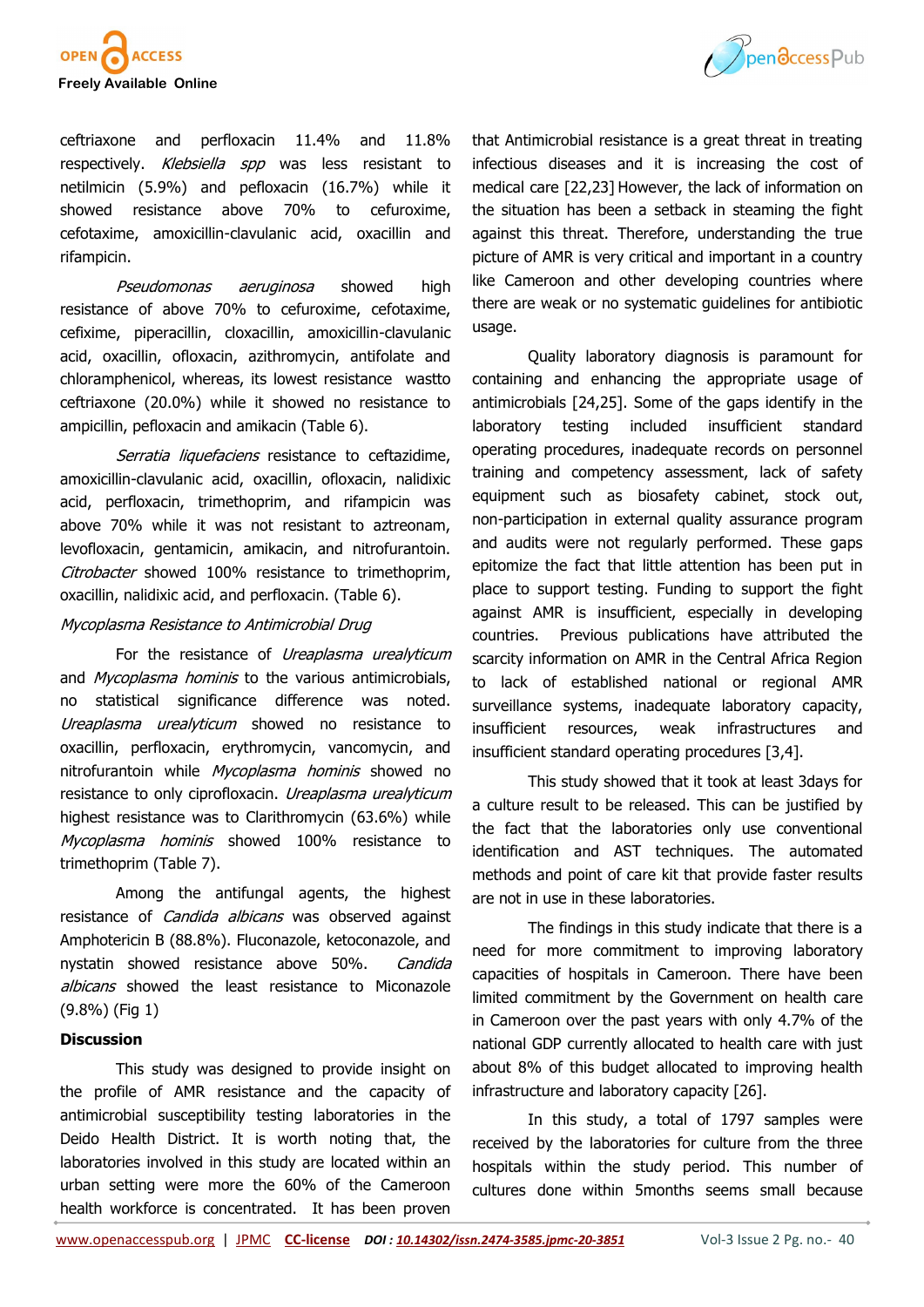![](_page_10_Picture_0.jpeg)

![](_page_10_Picture_1.jpeg)

|                            | Table 6. Antimicrobial resistance among isolated gram-negative bacteria in Deido Health District |                          |                          |                                     |                          |             |                                                    |
|----------------------------|--------------------------------------------------------------------------------------------------|--------------------------|--------------------------|-------------------------------------|--------------------------|-------------|----------------------------------------------------|
|                            |                                                                                                  | Isolated bacteria        |                          |                                     |                          |             | P-                                                 |
|                            | Antimicrobial                                                                                    | Resistance (%)           |                          |                                     |                          |             | Value                                              |
| Antimicrobial<br>Class     |                                                                                                  | Esche-<br>richia<br>coli | Klebsiella<br>spp.       | Pseudomo-<br>nas<br>aeru-<br>ginosa | Serratia<br>liquefaciens | Citrobacter |                                                    |
|                            | Cefuroxime                                                                                       | 42.9                     | 100                      | 100                                 |                          |             | 0.582                                              |
|                            | Cefotaxime                                                                                       | 50.0                     | 71.4                     | 85.7                                | 40.0                     | 25.0        | 0.158                                              |
| Cephalospor-               | Ceftazidime                                                                                      | 48.7                     | $\mathbf 0$              | 50.0                                | 80.0                     | 50.0        | 0.277                                              |
| ins                        | Ceftriaxone                                                                                      | 11.4                     | 57.1                     | 20.0                                | 33.3                     | $\mathbf 0$ | 0.025                                              |
|                            | Cefixime                                                                                         | 43.9                     | 50.0                     | 85.7                                | 50.0                     | 66.7        | 0.420                                              |
|                            | Amoxicillin                                                                                      | 33.3                     | 60.0                     |                                     | 66.7                     | 60.0        | 0.796                                              |
| Penicillins<br>Beta-lactam | Ampicllin                                                                                        | 74.5                     | 25.0                     | 0.0                                 | 14.3                     | 16.7        | 0.011                                              |
|                            | Piperacillin                                                                                     | 40.0                     | 62.5                     | 80.0                                | 40.0                     | 16.7        | 0.111                                              |
|                            | Cloxacillin                                                                                      | 55.0                     | 45.5                     | 100                                 | 66.7                     | 42.9        | 0.977                                              |
|                            | Amoxiclav                                                                                        | 81.2                     | 100                      | 83.3                                | 88.9                     | 50.0        | 0.705                                              |
|                            | Aztreonam                                                                                        | 53.8                     | 50.0                     | 66.7                                | $\mathbf 0$              | $\mathbf 0$ | 0.192                                              |
|                            | oxacillin                                                                                        | 100                      | 100                      | 100                                 | 100                      | 100         |                                                    |
|                            | Ciprofloxacin                                                                                    | 38.7                     | $\mathbf 0$              | 33.3                                | 20.0                     | $\mathbf 0$ | 0.183                                              |
|                            | Norfloxacin                                                                                      | 28.6                     | 25.0                     | 50.0                                | 60.0                     | 42.9        | 0.846                                              |
| Quinolones                 | Ofloxacin                                                                                        | 48.4                     | 50.0                     | 100                                 | 100                      | $\mathbf 0$ | 0.462                                              |
|                            | Nalidixic acid                                                                                   | 71.4                     | $\mathbf 0$              | $\blacksquare$                      | 100                      | 100         | 0.362                                              |
|                            | Levofloxacin                                                                                     | 40.0                     | 0.0                      | 60.0                                | 0.0                      | 0.0         | 0.249                                              |
|                            | Perfloxacin                                                                                      | 11.8                     | 16.7                     | 0                                   | 100                      | 100         | 0.111                                              |
|                            | Erythromycin                                                                                     | 50.0                     | 0.0                      | $\overline{a}$                      |                          | 0.0         | 0.415                                              |
|                            | Clarithromycin                                                                                   | $\mathbf 0$              | 0                        |                                     |                          | $\pmb{0}$   |                                                    |
| Macrolides                 | Azithromycin                                                                                     |                          |                          | 100                                 |                          |             |                                                    |
|                            | Gentamicin                                                                                       | 10.9                     | 33.3                     | 50.0                                | $\pmb{0}$                | $\pmb{0}$   | 0.052                                              |
| Aminoglyco-<br>sides       | Amikacin                                                                                         | $\mathbf 0$              | 0                        | $\pmb{0}$                           | $\mathbf 0$              |             | 0.755<br>0.200<br>0.090<br>0.090<br>0.853<br>0.094 |
|                            | Netilmicin                                                                                       | 4.2                      | 5.9                      | 50.0                                | 25.0                     | 0           |                                                    |
| Glycopeptide               | Vacomycin                                                                                        | 100                      | 40.0                     | $\overline{\phantom{a}}$            | -                        |             |                                                    |
|                            | Tetracycline                                                                                     |                          |                          |                                     |                          |             |                                                    |
| Tetracyclines              | Doxycycline                                                                                      | 40.0                     | 0.0                      | $\frac{1}{2}$                       |                          | 66.7        |                                                    |
| Antifolate                 | Trimethoprim                                                                                     | 79.6                     | $\overline{\phantom{0}}$ | 80.0                                | 100                      | 100         |                                                    |
| Nitrofurans                | Nitrofurantoin                                                                                   | 28.6                     | 0.0                      | $\overline{\phantom{0}}$            | 0.0                      | 0.0         |                                                    |
| Antimycobac-<br>terial     | Rifampicin                                                                                       | 54.2                     | 71.4                     | -                                   | 100                      | 0.0         | 0.016                                              |
|                            | Chlorampheni-<br>col                                                                             |                          |                          | 75.0                                |                          | 0.0         | 0.171                                              |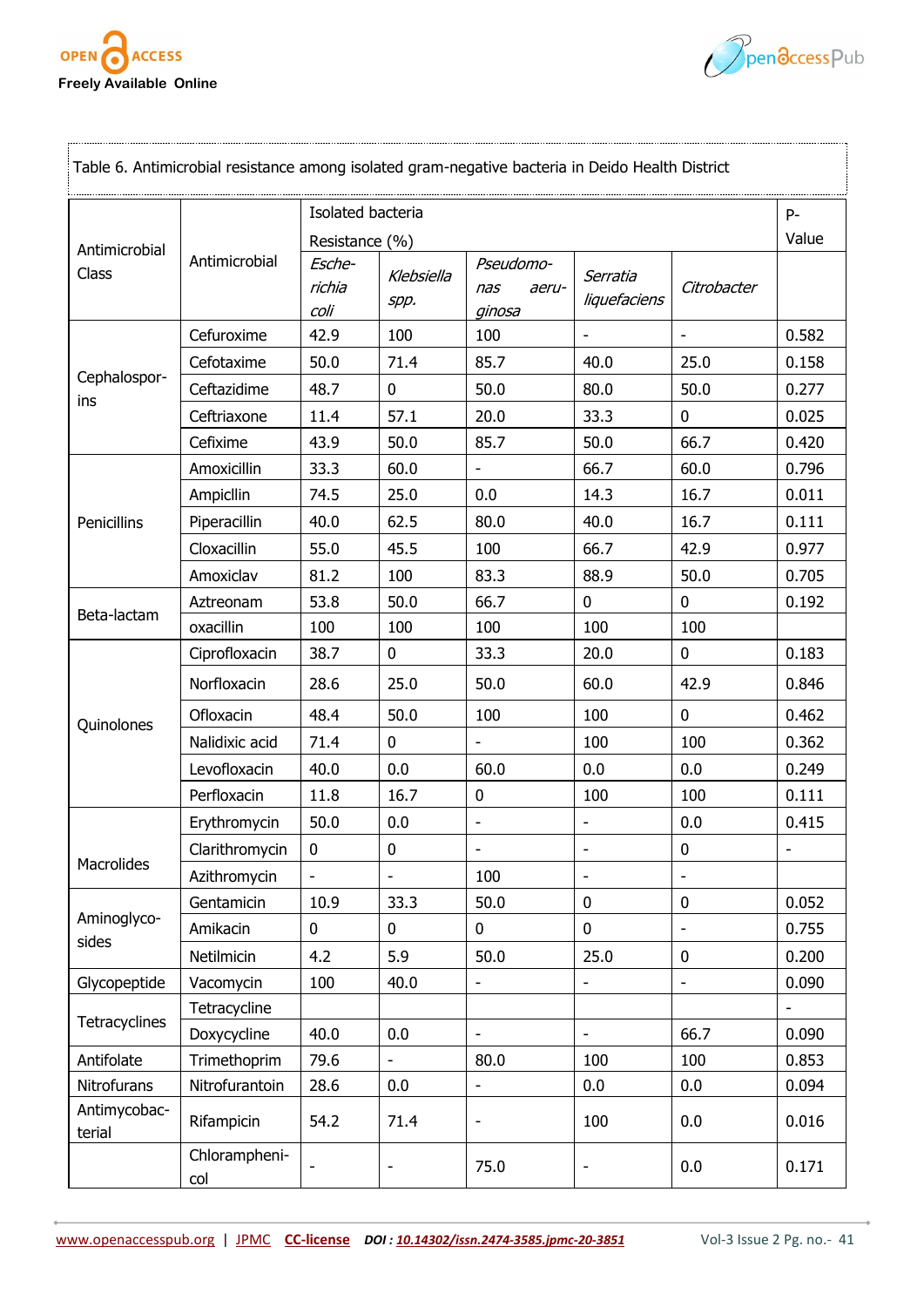![](_page_11_Picture_0.jpeg)

![](_page_11_Picture_1.jpeg)

| <b>Antimicrobial Class</b> | Antimicrobial  | Isolated bacteria<br>Resistance (%) | P Value                 |       |
|----------------------------|----------------|-------------------------------------|-------------------------|-------|
|                            |                | Urealpasma<br>urealyticum           | Mycoplasma hom-<br>inis |       |
| Beta-lactam                | Aztreonam      |                                     |                         |       |
|                            | oxacillin      | 0.0                                 | 56.2                    | 0.471 |
|                            | Ciprofloxacin  | 50.0                                | 0.0                     | 0.264 |
|                            | Ofloxacin      | 33.3                                | 40.0                    | 0.554 |
| Quinolones                 | Levofloxacin   | 28.6                                | 40.0                    | 0.647 |
|                            | Perfloxacin    | 0.0                                 | 63.2                    | 0.376 |
|                            | Josamycin      | 35.7                                | 20.0                    | 0.516 |
|                            | Erythromycin   | 0.0                                 | 21.1                    | 0.798 |
| Macrolides                 | Clarithromycin | 63.6                                | 27.3                    | 0.128 |
|                            | Roxithromycin  | 57.1                                | 60.0                    | 0.912 |
|                            | Azithromycin   | 53.8                                | 60.0                    | 0.895 |
| Glycopeptide               | Vacomycin      | 0.0                                 | 47.1                    | 0.516 |
|                            | Doxycycline    | 33.3                                | 20.0                    | 0.675 |
|                            | Monocycline    | 37.5                                | 39.1                    | 0.499 |
| Antifolate                 | Trimethoprim   | $\overline{\phantom{0}}$            | 100                     |       |
| Nitrofurans                | Nitrofurantoin | 0.0                                 | 52.6                    | 0.376 |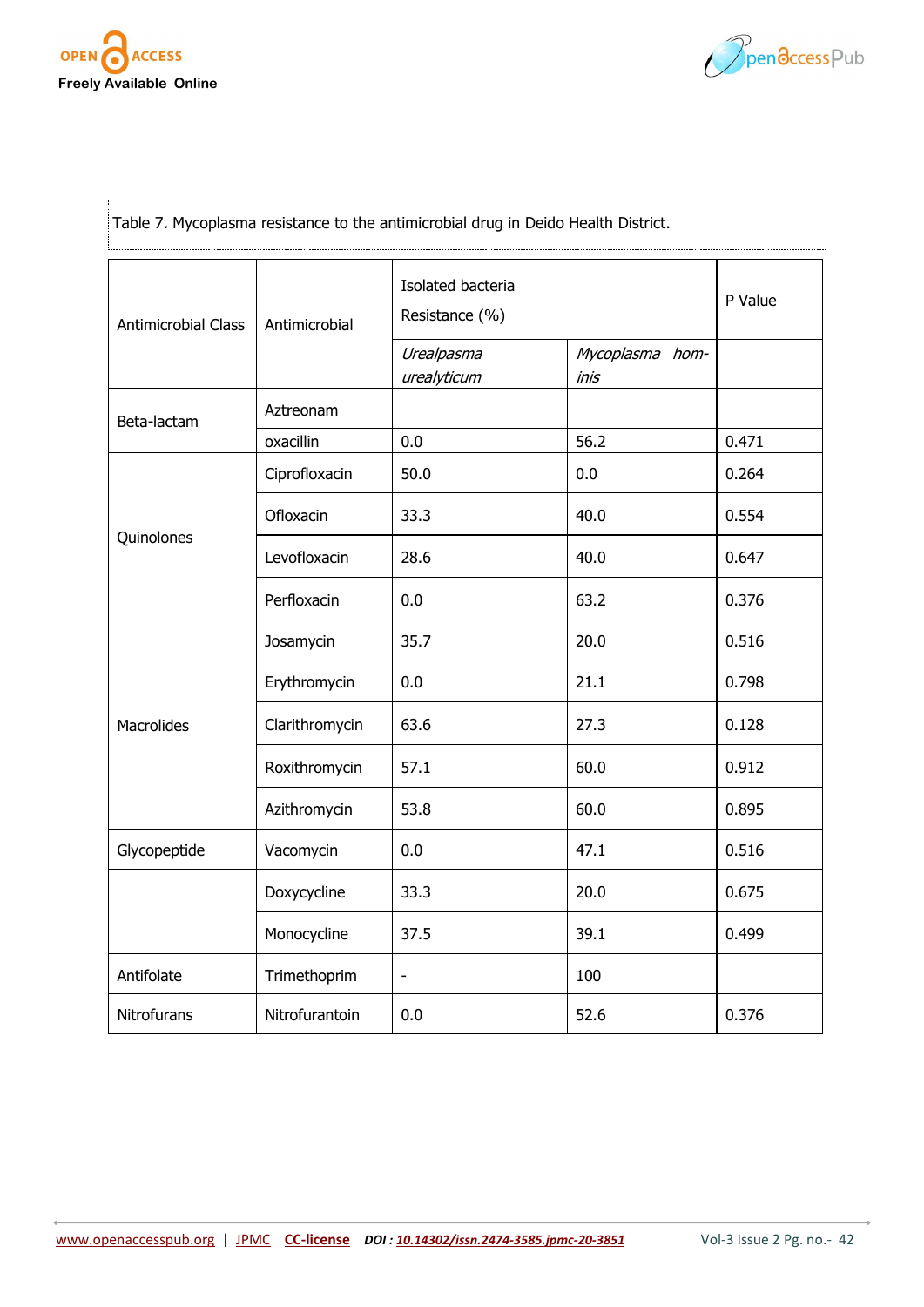![](_page_12_Picture_0.jpeg)

these health facilities are secondary level health facilities in the most populated town in Cameroon They can be partially accounted for by the fact that national and local treatment guidelines in many resources limited countries still emphasize on empirical treatment as reported by a study in Tanzania with similar findings [27]. However, ensuring adherence to antimicrobial therapy guidelines formulated using evidence-based generated data will go a long way to reducing the burden of antimicrobial resistance. Urine specimens contributed to over 40% of the specimen cultured and this could be attributed to a previously reported high prevalence of urinary tract infections of over 54% in some parts of Cameroon [28]

The most frequently isolated pathogens were Candida albicans (40%) predominantly from vagina smear. This was followed by  $E.$  coli isolated from urine culture. These findings could be explained by the fact that most of the samples were from women with a majority within the reproductive age. Candida vaginitis has also been reported to be common among women within the reproductive age [29]. With regards to the resistance pattern to antimicrobials, the highest resistance of Candida albicans was noted with Amphotericin B while miconazole had the least resistance. Even though Amphotericin B resistance is unexpectedly high and contrary to many other studies, the susceptibility of *Candida albicans* to miconazole has been widely reported despite the rising trend of resistance to all Azoles [30,31].

Among the different pathogens isolated, Pseudomonas aeuroginosa demonstrated the highest resistance to most antimicrobials, followed by streptococcus spp and *Escherichia coli*. This was similar to previous reports [28,32] as these infections are frequently treated with cephalosporins and penicillins that also demonstrated the highest level of resistance. Cephalosporins and penicillins are the most common antimicrobials sold over the counter in most pharmacies as well as by roadside vendors without any formal quality control [33]. For the Mycoplasmas, both Ureaplasma urealyticum and Mycoplasma hominis demonstrated increasing resistance to Clarithromycin and Trimethoprim. However, this is explained by the fact that the biological characteristic of Mycoplasmas have been reported to result in the ineffectiveness of several Other substances (sulfonamides, trimethoprim, rifampin,

![](_page_12_Picture_4.jpeg)

polymyxin, nalidixic acid, linezolid, and some others) [34]. Furthermore, despite fluoroquinolones, and macrolides being considered the most effective antimycoplasma agents, there have also been recent reports of treatment failure, rising resistance rates due to repeated mutations [29].

On the other hand, it was also found that, among the gram-positive bacteria isolates, Staphylococcus aureus showed the highest resistance to the cephalosporins and Beta-lactam and quinolones antimicrobials included in the study. Methicillin-resistant Staphylococcus aureus has also been among the frequently reported gram-positive isolate with resistance to common antimicrobials and has been designated a public health threat [10]. The high resistance rate could be because gram-positive pathogens generally exhibit an immense genetic repertoire to adapt and develop resistance to virtually all antimicrobials clinically available. Furthermore, Methicillin-resistant Staphylococcus aureus has been reported to be resulting from nosocomial infections exposed to a variety of antimicrobials [35].

### **Conclusion**

The antimicrobial resistance situation in the Deido Health District is preoccupying as is the case with other developing countries. Apart from aminoglycosides, pathogens showed an antibiotic class median resistance over 25% of the various antimicrobial agents. Despite the importance of testing in the fight against AMR, the laboratory turnaround time remains long and the laboratories are under-equipped and the quality of AST is seriously affected.

This study has shown there is a need to develop a coordinated national approach by Cameroon's ministry of public health to fight AMR with much priority on antimicrobial susceptibility testing. Scaling-up AST testing will, therefore, require strengthening the microbiology units of laboratory systems and ensuring the use of laboratory data for clinical decision-making.

### **Declarations**

### **Acknowledgments**

The authors express sincere gratitude to the Faculty of Science University of Buea, Cameroon, the directors and laboratory staff of the hospitals involved,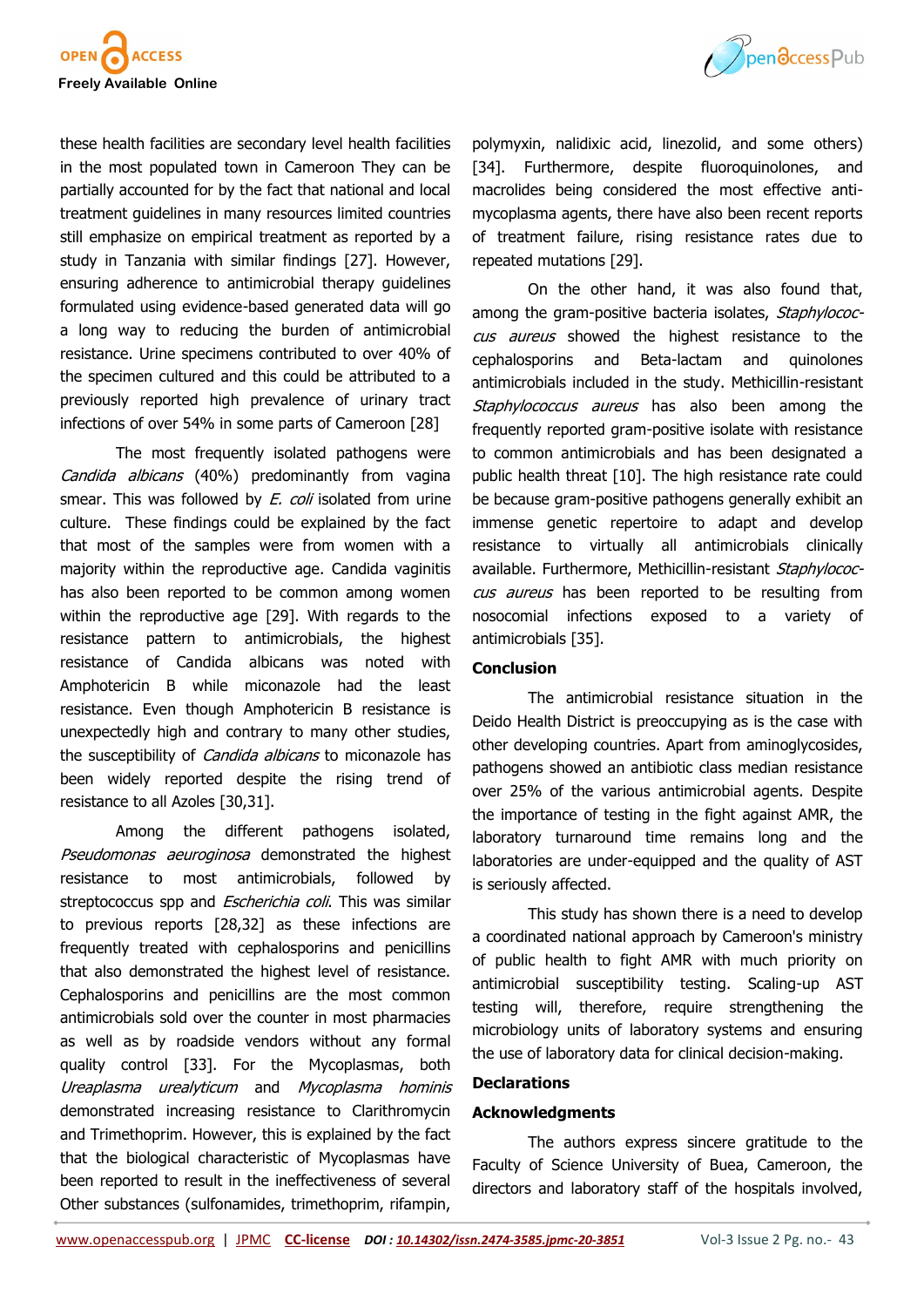![](_page_13_Picture_0.jpeg)

![](_page_13_Picture_1.jpeg)

all the study participants and the littoral Regional Delegation of Public Health

### **Funding Sources**

This study was funded by the corresponding author and also received support from the faculty of Science University of Buea, Cameroon. However, the results and conclusions made in this publication are made by the authors and may not represent the official position of the faculty of Science University of Buea, Cameroon

### **Abbreviations**

AMR: antimicrobial resistance

AST: antimicrobial susceptibility testing

CLSI: Clinical and Laboratory Standard Institute

CSF: Cerebrospinal fluid

EUCAST: European Committee on Antimicrobial Susceptibility Testing

IRB: Institutional review board

SLIPTA: Stepwise Laboratory Quality Improvement Process towards Accreditation

US: Urethral Smear

VS: Vagina Smear

WHO: World Health Organization

## **Availability of Data and Materials**

All relevant data are included in this manuscript

### **Ethics Approval**

This study protocol was reviewed and approved by the Faculty of Health Sciences Institutional Review Board (IRB) of the University of Buea, Cameroon (N0: 2019/941-01/UB.SG.IRB.FHS).

## **Competing Interests**

The authors declare that they have no competing interests.

### **Consent for Publication**

Not applicable

## **Author's Contributions**

PAN conceived, designed and supervised the study implementation, CN conceived, designed, coordinated the study, analyzed the data and drafted the paper, ETA designed, coordinated the study and

participated in drafted the paper, JKTA reviewed and corrected the study proposal and the final manuscript write up and DZ contributed in developing the manuscript. All authors read and approved the final manuscript

# **References**

- 1. WHO. WHO | Antimicrobial resistance: global report on surveillance 2014 [Internet]. Antimicrobial resistance: global report on surveillance 2014. 2016. Available from: http://www.who.int/antimicrobialresistance/publications/surveillancereport/en/% 0Ahttp://www.who.int/drugresistance/documents/ surveillancereport/en/
- 2. Hillier S, Roberts Z, Dunstan F, Butler C, Howard A, Palmer S. Prior antibiotics and risk of antibioticresistant community-acquired urinary tract infection: A case-control study. Vol. 60, Journal of Antimicrobial Chemotherapy. 2007. p. 92–9.
- 3. Africa Centre for Disease Control. Africa CDC Framework for Antimicrobial Resistance, 2018-2023. Africa Centre for Disease Control. 2018. p. 1–24.
- 4. Achiangia Njukeng P, Ebot Ako-Arrey, D, Tajoache Amin E, Njumkeng C, Sevidzem Wirsiy F. Antimicrobial Resistance in the Central African Region: A Review. Vol. 03, Journal of Environmental Science and Public Health. 2019.
- 5. WHO. Antimicrobial resistance in SEARO [Internet]. 2014. Available from: https://www.who.int/ southeastasia/health-topics/antimicrobial-resistance
- 6. World Health Organization (WHO). Global Antimicrobial Resistance Surveillance System. Who. 2015;36.
- 7. Tsutsui A, Suzuki S. Japan nosocomial infections surveillance (JANIS): A model of sustainable national antimicrobial resistance surveillance based on hospital diagnostic microbiology laboratories. Vol. 18, BMC Health Services Research. 2018.
- 8. WHO. WHO | Global action plan on AMR [Internet]. Who. 2016. Available from: http://www.who.int/ antimicrobial-resistance/global-action-plan/en/
- 9. Jorak A, Keihanian F, Saeidinia A, Heidarzadeh A, Saeidinia F. A cross sectional study on knowledge, Attitude and practice of medical students toward antibiotic resistance and its prescription, Iran. Vol. 8,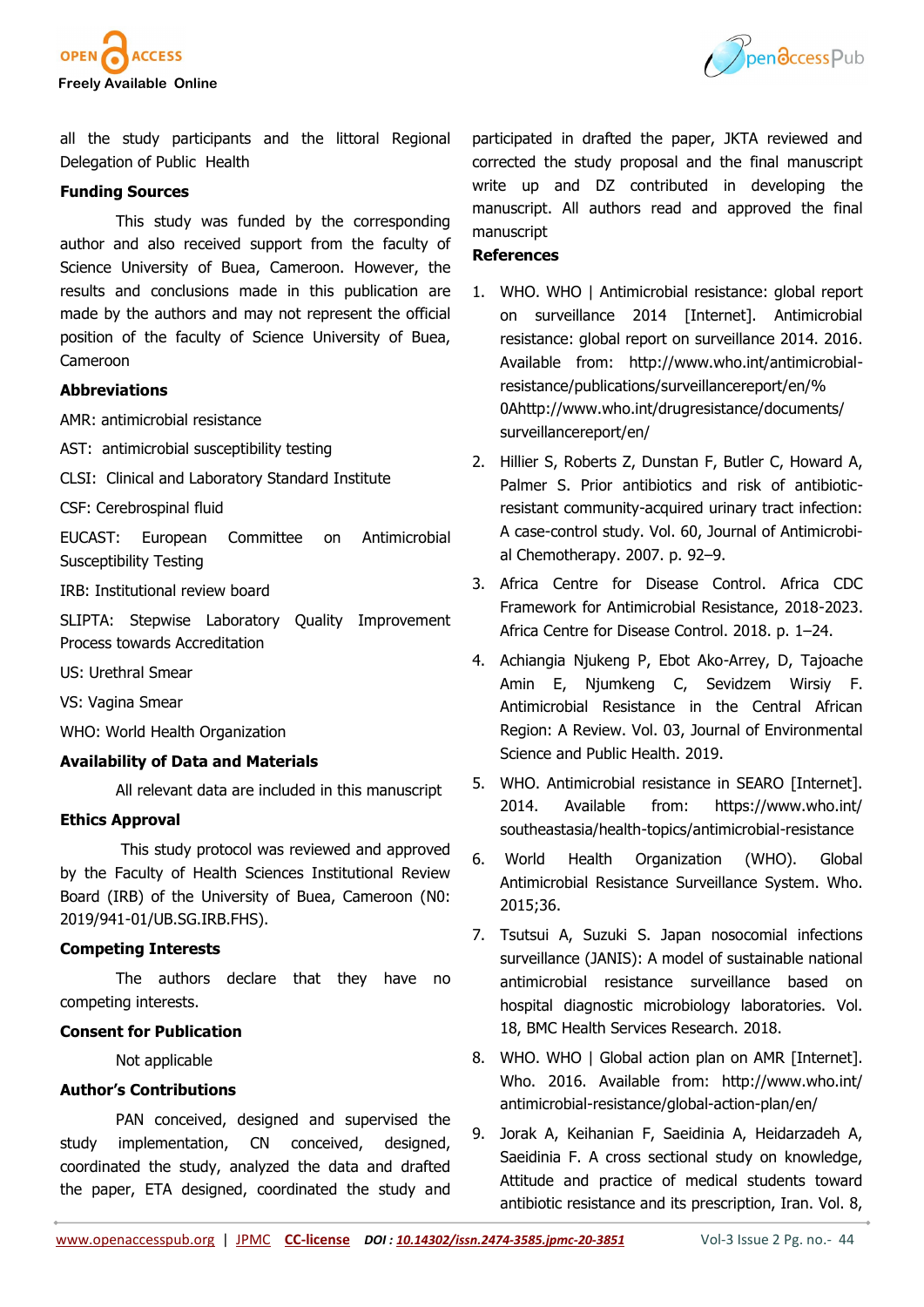![](_page_14_Picture_0.jpeg)

![](_page_14_Picture_1.jpeg)

- 10. CDC. Biggest Threats and Data | Antibiotic/ Antimicrobial Resistance | CDC [Internet]. 2019. 2019. p. 1. Available from: https://www.cdc.gov/ drugresistance/biggest-threats.html%0Ahttps:// www.cdc.gov/drugresistance/biggest\_threats.html
- 11. Wangai FK, Masika MM, Lule GN, Karari EM, Maritim MC, Jaoko WG, et al. Bridging antimicrobial resistance knowledge gaps: The East African 21. Clinical perspective on a global problem. Vol. 14, PLoS ONE. 2019.
- 12. Tadesse BT, Ashley EA, Ongarello S, Havumaki J, al resistance in Africa: A systematic review. BMC Infect Dis. 2017;17(1):1–17.
- an Overview of Our Work the Review on Antimicrobial Resistance. 2016;(March).
- 14. Liu YY, Wang Y, Walsh TR, Yi LX, Zhang R, Sponcer 24. Okeke IN, Peeling RW, Goossens H, Auckenthaler R, J, et al. Emergence of plasmid-mediated colistin resistance mechanism MCR-1 in animals and human beings in China: A microbiological and molecular biological study. Vol. 16, The Lancet Infectious 25. Mendelson M, Røttingen JA, Gopinathan U, Hamer Diseases. 2016. p. 161–8.
- 15. Xavier BB, Lammens C, Ruhal R, Malhotra-Kumar S, Butaye P, Goossens H, et al. Identification of a novel plasmid-mediated colistinresistance gene, mcr-2, in Escherichia coli, Belgium, june 2016. Vol. 21, 26. Nkoutchou H, Arrey WH. Report on Cameroon's 2019 Eurosurveillance. 2016.
- 16. Cookson BD. Nosocomial antimicrobial resistance 27. Antimicrobial resistance pattern: a report of surveillance. J Hosp Infect. 1999;43(SUPPL. 1).
- 17. E.D. C, D.N. A, J.-F.K.T. A. Prescribing patterns and associated factors of antibiotic prescription in primary health care facilities of Kumbo East and Kumbo West Health Districts, North West Cameroon [Internet]. Vol. 13, PLoS ONE. 2018. p. 196861. Available from: 28. Akoachere JFTK, Yvonne S, Akum NH, Seraphine EN. http://www.embase.com/search/results? subac-

tion=viewrecord&from=export&id=L620962927% 0Ahttp://dx.doi.org/10.1371/journal.pone.0193353

18. Malik B, Bhattacharyya S. Antibiotic drug-resistance 29. Muller EE, Mahlangu MP, Lewis DA, Kularatne RS. as a complex system driven by socio-economic growth and antibiotic misuse. Vol. 9, Scientific Reports. 2019.

- Advances in Environmental Biology. 2014. p. 675–81. 19. Clinical F, Laboratories PH. S tepwise L aboratory Quality I mprovement P rocess T owards A ccreditation ( SLIPTA ) Checklist For Clinical and Public Health Laboratories. 2015;(September 2008).
	- 20. Brown DFJ, Wootton M, Howe RA. Antimicrobial susceptibility testing breakpoints and methods from BSAC to EUCAST. Vol. 71, Journal of Antimicrobial Chemotherapy. 2016. p. 3–5.
	- and Laboratory Standards Institute. Performance standards for antimicrobial disk susceptibility tests: Approved standard - Eleventh edition. Vol. 32. 2012. 1–58 p.
- Wijegoonewardena M, González IJ, et al. Antimicrobi-22. Laxminarayan R, Chaudhury RR. Antibiotic Resistance in India: Drivers and Opportunities for Action. Vol. 13, PLoS Medicine. 2016.
- 13. O 'neill J. Tackling Drug-Resistant Infections Globally: 23. Dadgostar P. Antimicrobial resistance: implications and costs. Vol. 12, Infection and Drug Resistance. 2019. p. 3903–10.
	- Olmsted SS, De Lavison JF, et al. Diagnostics as essential tools for containing antibacterial resistance. Vol. 14, Drug Resistance Updates. 2011. p. 95–106.
	- DH, Wertheim H, Basnyat B, et al. Maximising access to achieve appropriate human antimicrobial use in low-income and middle-income countries. Vol. 387, The Lancet. 2016. p. 188–98.
	- budget. 2019.
	- microbiological cultures at a tertiary hospital in Tanzania | BMC Infectious Diseases | Full Text [Internet]. Available from: https:// bmcinfectdis.biomedcentral.com/articles/10.1186/ s12879-016-2082-1
	- Etiologic profile and antimicrobial susceptibility of community-acquired urinary tract infection in two Cameroonian towns. Vol. 5, BMC Research Notes. 2012.
	- Macrolide and fluoroquinolone resistance-associated mutations in Mycoplasma genitalium in Johannes-